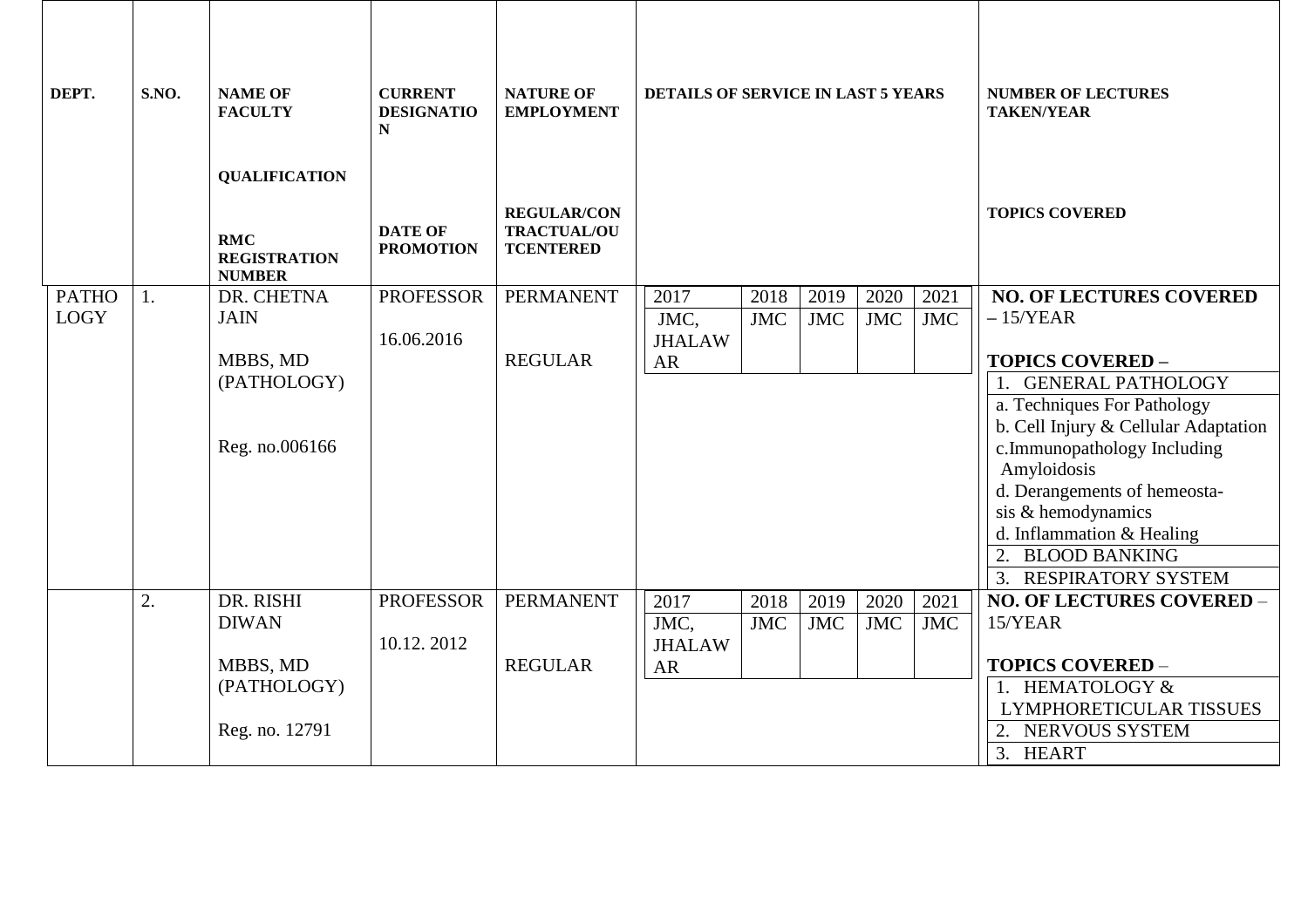| 3.               | DR. RICHA               | <b>PROFESSOR</b> | <b>PERMANENT</b> | 2017          |            | 2018       | 2019       | 2020       | 2021       | <b>NO. OF LECTURES COVERED -</b> |
|------------------|-------------------------|------------------|------------------|---------------|------------|------------|------------|------------|------------|----------------------------------|
|                  | <b>SHARMA</b>           |                  |                  | JMC,          |            | <b>JMC</b> | <b>JMC</b> | <b>JMC</b> | <b>JMC</b> | 15/YEAR                          |
|                  |                         | 20.06.2016       |                  | <b>JHALAW</b> |            |            |            |            |            |                                  |
|                  | MBBS, MD                |                  | <b>REGULAR</b>   | AR            |            |            |            |            |            | <b>TOPICS COVERED -</b>          |
|                  | (PATHOLOGY)             |                  |                  |               |            |            |            |            |            |                                  |
|                  |                         |                  |                  |               |            |            |            |            |            | 1. RESPIRATORY SYSTEM            |
|                  | Reg. no. 008488         |                  |                  |               |            |            |            |            |            | 2. HEMATOLOGY &                  |
|                  |                         |                  |                  |               |            |            |            |            |            | LYMPHORETICULAR TISSUES          |
|                  |                         |                  |                  |               |            |            |            |            |            | 3. THE BREAST                    |
| $\overline{4}$ . | DR. SUMIT               | <b>PROFESSOR</b> | <b>PERMANENT</b> | 2017          |            | 2018       | 2019       | 2020       | 2021       | <b>NO. OF LECTURES COVERED -</b> |
|                  | <b>PRAKASH</b>          |                  |                  | JMC,          |            | <b>JMC</b> | <b>JMC</b> | <b>JMC</b> | <b>JMC</b> | 15/YEAR                          |
|                  | <b>RATHOD</b>           |                  |                  | <b>JHALAW</b> |            |            |            |            |            |                                  |
|                  |                         | 1.4.2020/        | <b>REGULAR</b>   | <b>AR</b>     |            |            |            |            |            | <b>TOPICS COVERED -</b>          |
|                  | MBBS, MD                | 7.4.2020         |                  |               |            |            |            |            |            | 1. BLOOD VESSELS                 |
|                  | (PATHOLOGY)             |                  |                  |               |            |            |            |            |            | 2. THE GASTROINTESTINAL          |
|                  |                         |                  |                  |               |            |            |            |            |            | 3. SYSTEM                        |
|                  | Reg. no. 11100          |                  |                  |               |            |            |            |            |            | 4. Genetic & Paediatric Diseases |
| 5.               | DR. MANISH              | <b>ASSOCIATE</b> | <b>PERMANENT</b> | 2017          | 2018       |            | 2019       | 2020       | 2021       | NO. OF LECTURES COVERED -        |
|                  | <b>KUMAR</b>            | <b>PROFESSOR</b> |                  | <b>JMC</b>    | <b>JMC</b> |            | <b>JMC</b> | <b>JMC</b> | <b>JMC</b> | 15/YEAR                          |
|                  |                         |                  |                  |               |            |            |            |            |            |                                  |
|                  | MBBS, MD                |                  | <b>REGULAR</b>   |               |            |            |            |            |            | <b>TOPICS COVERED -</b>          |
|                  | (PATHOLOGY)             | 1.4.2019         |                  |               |            |            |            |            |            | 1. LIVER, BILIARY TRACT          |
|                  |                         |                  |                  |               |            |            |            |            |            | AND EXOCRINE PANCREAS            |
|                  | Reg. no. 12989          |                  |                  |               |            |            |            |            |            |                                  |
|                  |                         |                  |                  |               |            |            |            |            |            | 2. MUSCULOSKELETAL               |
|                  |                         |                  |                  |               |            |            |            |            |            | 3. SYSTEM                        |
|                  |                         |                  |                  |               |            |            |            |            |            | 4. SOFT TISSUE TUMOURS           |
| 6.               | DR.                     | <b>ASSOCIATE</b> | <b>PERMANENT</b> | 2017          |            | 2018       | 2019       | 2020       | 2021       | <b>NO. OF LECTURES COVERED -</b> |
|                  | <b>BRAJENDRA</b>        | <b>PROFESSOR</b> |                  | JMC,          |            | <b>JMC</b> | <b>JMC</b> | <b>JMC</b> | <b>JMC</b> | 15/YEAR                          |
|                  | SHAKYAWAL               |                  |                  | <b>JHALAW</b> |            |            |            |            |            |                                  |
|                  |                         |                  |                  | <b>AR</b>     |            |            |            |            |            | <b>TOPICS COVERED -</b>          |
|                  | MBBS, MD<br>(PATHOLOGY) | 29.12.21.        | <b>REGULAR</b>   |               |            |            |            |            |            | 1. KIDNEY & LOWER                |
|                  |                         |                  |                  |               |            |            |            |            |            | <b>URINARY TRACT</b>             |
|                  | Reg. no. 28139          |                  |                  |               |            |            |            |            |            | 2. SKIN                          |
|                  |                         |                  |                  |               |            |            |            |            |            | 3. MALE GENITAL SYSTEM           |
|                  |                         |                  |                  |               |            |            |            |            |            | <b>4.PROSTATE</b>                |
|                  |                         |                  |                  |               |            |            |            |            |            |                                  |